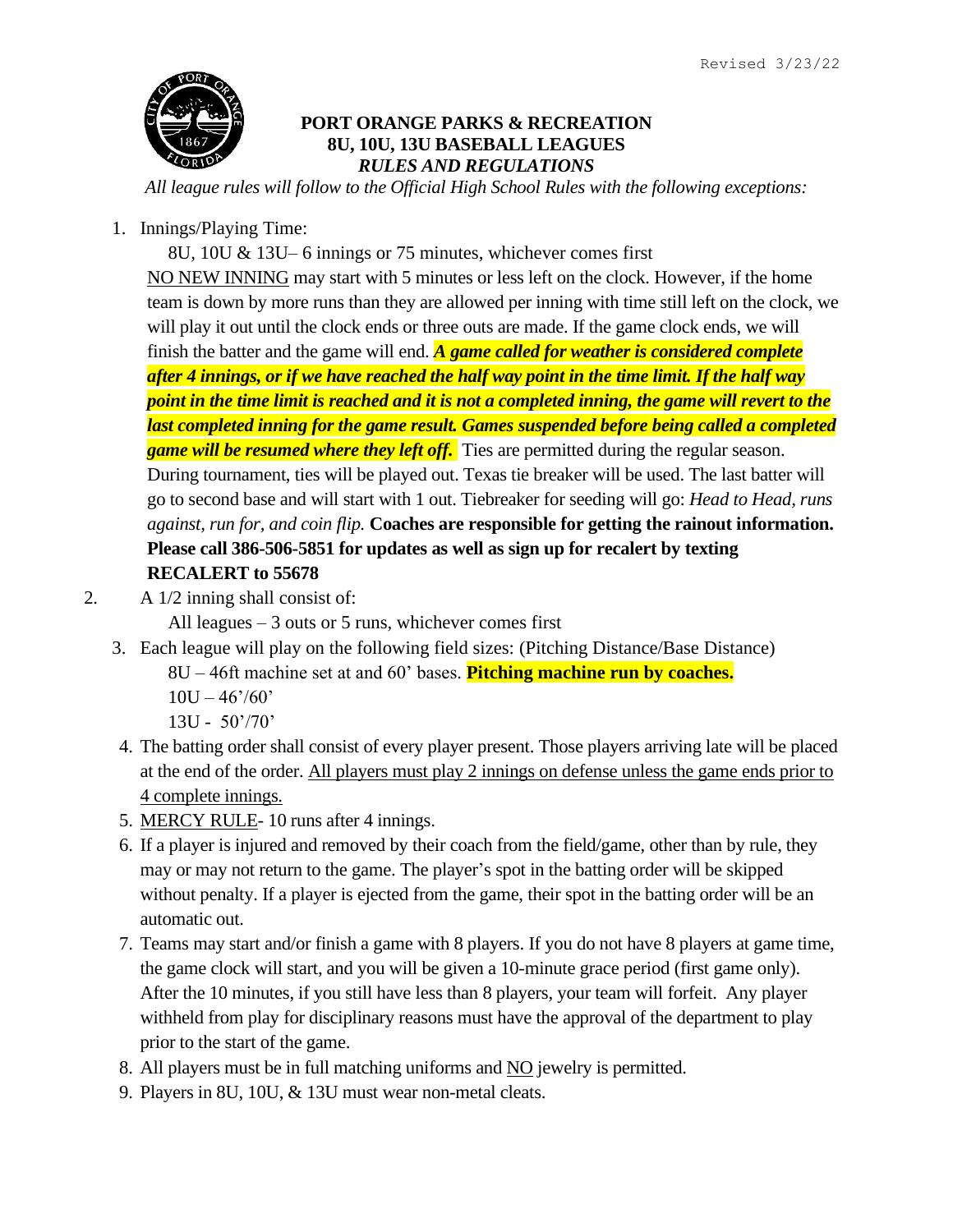- 10. All teams must warm up in the designated warm up areas only. *There will be no hitting or throwing baseballs into the fence*.
- 11. Turn in copies of your line-up to the scorekeeper and other team 15 minutes prior to the game time. Coaches must put first/last names and players numbers on the line-up card.
- 12. Unsportsmanlike conduct if a player, coach or spectator is ejected during a game, they will miss their next game. Two ejections during the season will result in dismissal from the league without refund. Based on the severity of the offense, the person or persons may be dismissed from the league at the first offense without refund.
- 13. It will be the Coaches' responsibility to check for rainouts and when they will be made up. To check, call the office at 506-5851 and sign up for rec-alert by texting RECALERT to 55678.
- 14. There will be no bat boys/girls allowed.
- 15. Prior to the start of any 8U game the recreation staff will set up the machine on the field and the coach will adjust it for accuracy and speed, example (spring set on 7, the pullback arm set at 4 and the ball holder set at 3). If during the game the machine needs to be re-adjusted, umpire and staff will assist coach if needed. On defense, the pitcher must have 1 foot in the circle during each pitch and must stand on either side of the machine, but not in front of it. If the pitching machine is hit by a batted ball it will be considered a dead ball.
- 16. 8U teams are only permitted 2 defensive coaches on the field and the coaches must be stationed in the outfield.
- 17. Base Stealing:

8U – No base stealing allowed

10U – Runners cannot attempt to steal until the pitch crosses the plate. Leaving the base early will result in an out.

13U-lead offs and stealing are allowed

- 18. Mandatory- The speed up rule will be in effect. You must run for your catcher with 2 outs, but you can run for him anytime. The courtesy runner will be the last out.
- 19. When a game is played on a field with a double  $1<sup>st</sup>$  base, the orange portion is in foul territory. It is recommended that runners use the orange base when running through  $1<sup>st</sup>$  base for safety reasons.
- 20. If a team is up by 5 or more runs, there will NO stealing or advancing on a wild pitch.
- 21. Players must avoid intentional or malicious contact when attempting to reach a base. Based on the umpire's judgement, intentional or malicious contact will result in ejection. Runners may only slide head first when returning to a base. There is a NO must slide rule. There is **NO** sliding head first into Home.
- 22. 8U & 10U will NOT have a dropped  $3<sup>rd</sup>$  strike rule. 13U will have a dropped  $3<sup>rd</sup>$  strike rule.
- 23. 8U will NOT have the infield fly rule. 10U, 13U, will have the infield fly rule.
- 24. On defense 8U can play the entire roster but can only play the standard 5 players in the infield. 10U & 13U can play 4 outfielders.
- 25. 8U will only have one possible overthrow per play and only one base on an overthrow, however the ball is still live and the runner(s) remain in jeopardy.